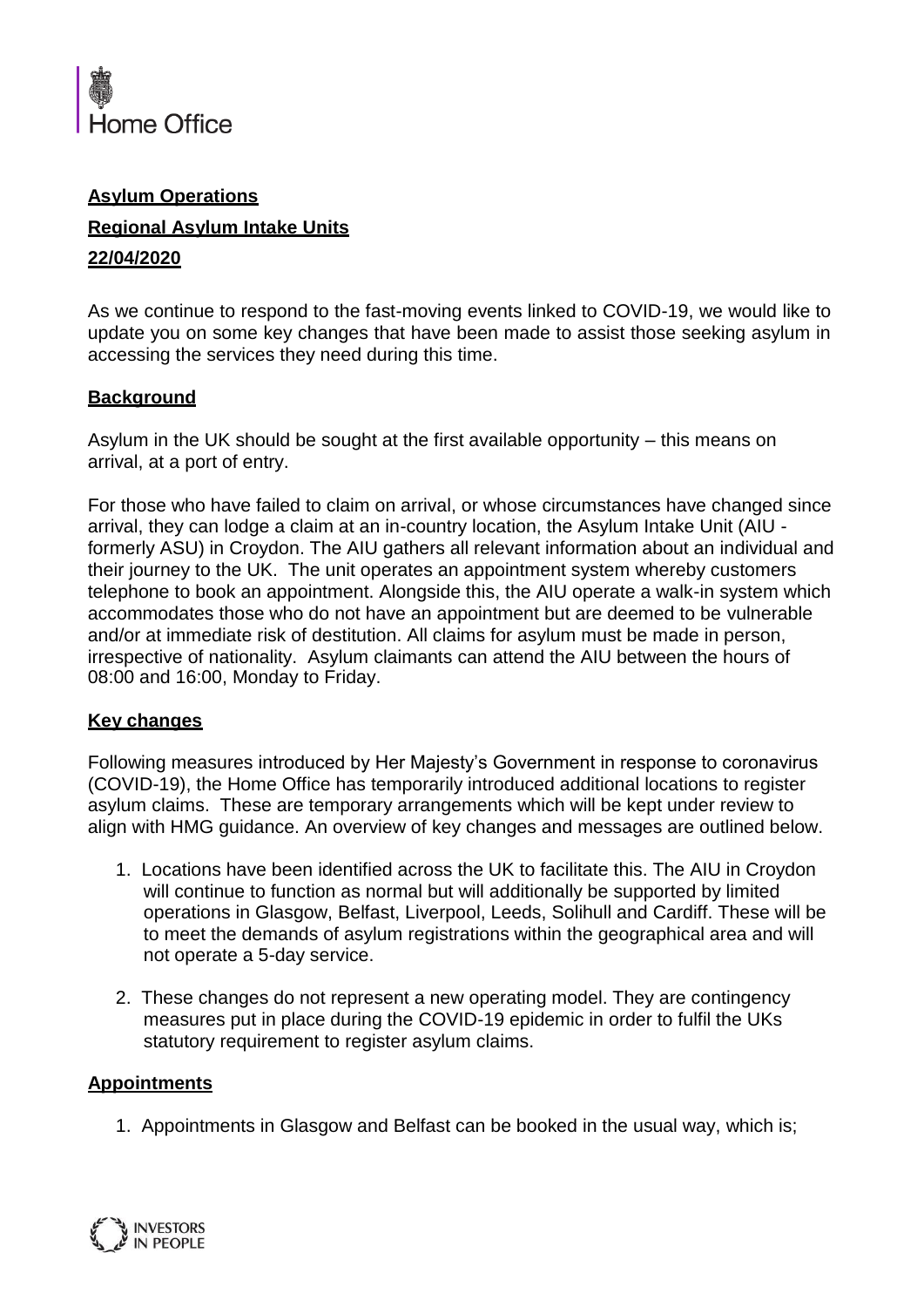**Glasgow** - customers are still to phone the AIU appointment line on 0300 123 4193, once a call is logged, a member of staff within the Glasgow team will return the call to book an appointment. *The appointment line* operates Monday to Thursday, 9am to 4:45pm; and Friday, 9am to 4:30pm.

**Belfast** – customers should attend Bryson, who are contracted by Migrant Help, at Stockman House, 39-43 Bedford Street, Belfast, BT2 7FE, where a member of staff will deal with their application. They will then be placed into initial accommodation and a date for their screening interview will follow. Migrant Help are open Monday to Friday 09.00am – 5.00pm.

Out of hours customers will be directed to the local PSNI (Police Service of Northern Ireland) who will liaise with Mears if accommodation is required until the following day when they can attend Bryson.

- 2. Appointments in Liverpool; Leeds; Solihull; Cardiff; and AIU will be booked through the AIU appointment line on: 0300 123 4193. This operates Monday to Thursday, 9am to 4:45pm; and Friday, 9am to 4:30pm.
- 3. Walk-in arrangements customers do not need to make an appointment if they have nowhere to live, however it is strongly advised. It is requested if customers do need to 'walk-in', that they contact Asylum Intake Unit appointment line who will be able to advise whether they should attend the Asylum Intake Unit in Croydon or which temporary location they should attend.
- 4. **Owing to COVID-19 measures if a customer feels unwell, or a member of their household has recently felt unwell, please advise them to check Public Health England advice on when they should stay at home.** Please advise them to access their website for more information [https://www.gov.uk/government/publications/covid-19-stay-at-home-guidance/stay](https://www.gov.uk/government/publications/covid-19-stay-at-home-guidance/stay-at-home-guidance-for-people-with-confirmed-or-possible-coronavirus-covid-19-infection)[at-home-guidance-for-people-with-confirmed-or-possible-coronavirus-covid-19](https://www.gov.uk/government/publications/covid-19-stay-at-home-guidance/stay-at-home-guidance-for-people-with-confirmed-or-possible-coronavirus-covid-19-infection) infection [before attending an appointment. If a customer has any of the symptoms](https://www.gov.uk/government/publications/covid-19-stay-at-home-guidance/stay-at-home-guidance-for-people-with-confirmed-or-possible-coronavirus-covid-19-infection) mentioned in that guidance, they should not attend their appointment, but please contact us on **0300 123 4193** to make alternative arrangements. Being unable to attend an appointment due to ill health will not affect their immigration status if they inform us.
- 5. **Appointment letters – Customers must bring their appointment letter with them to their appointment.** It is a necessary requirement to attend a Home Office asylum registration centre to provide your biometrics (fingerprints and facial photograph) when registering an asylum claim. **Travel to the appointment at the asylum registration centre is considered essential.** Please advise customers to bring their appointment confirmation with them when they travel to and from the appointment.